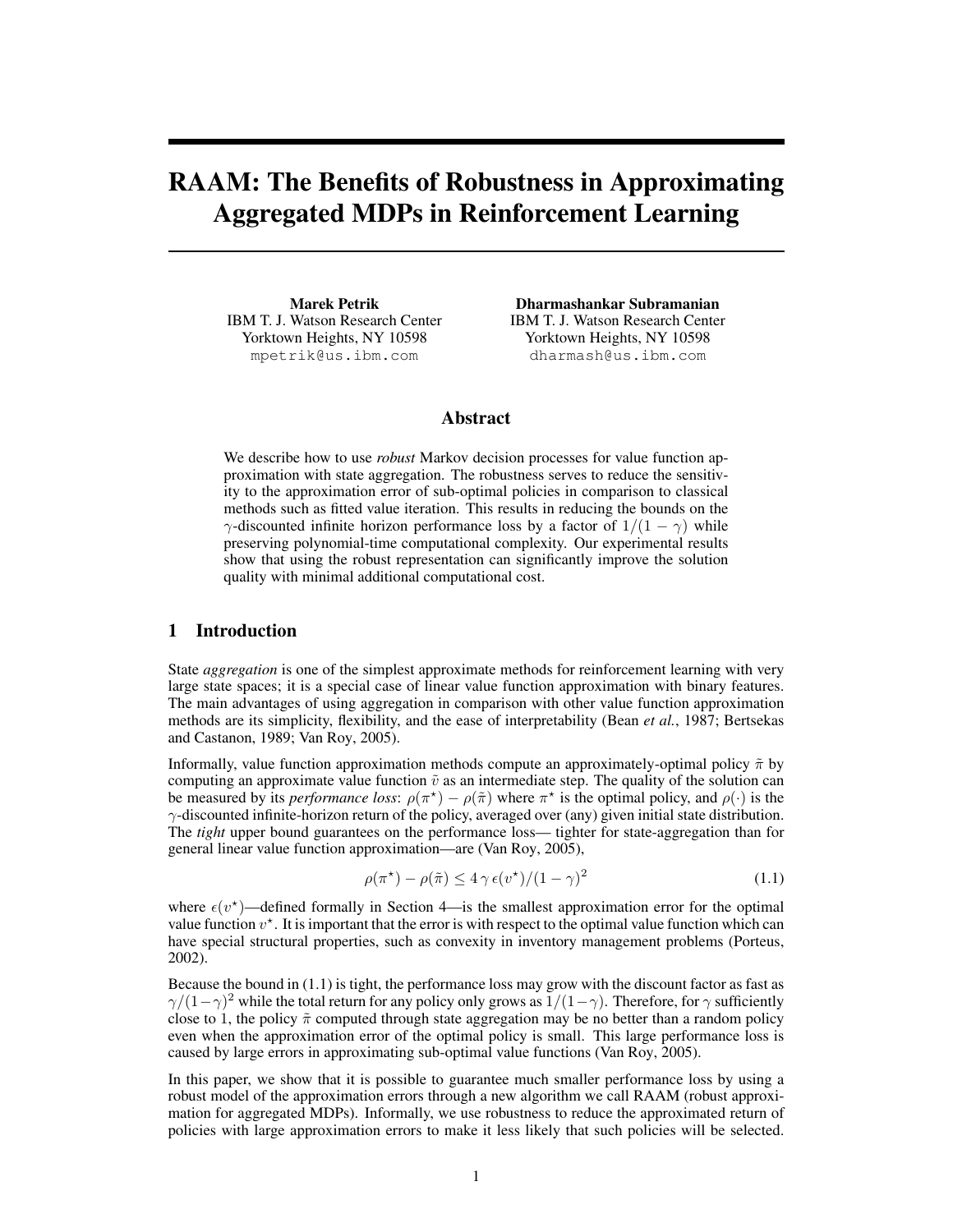The performance loss of the RAAM can be bounded as:

$$
\rho(\pi^*) - \rho(\tilde{\pi}) \le 2 \epsilon(v^*) / (1 - \gamma) \,. \tag{1.2}
$$

As the main contribution of the paper—described in Section 3—we incorporate the desired robustness into the aggregation model by assuming *bounded* worst-case state importance weights. The state importance weights determine the relative importance of the approximation errors among the states. RAAM formulates the robust optimization over the importance weights as a *robust Markov decision process* (RMDP).

RMDPs extend MDPs to allow uncertain transition probabilities and rewards and preserve most of the favorable MDP properties (Iyengar, 2005; Nilim and Ghaoui, 2005; Le Tallec, 2007; Wiesemann *et al.*, 2013). RMDPs can be solved in polynomial time and the solution methods are practical (Kaufman and Schaefer, 2013; Hansen *et al.*, 2013). To minimize the overhead of RAAM in comparison with standard aggregation, we describe a new linear-time algorithm for the Bellman update in Section 3.1 for RMDPs with robust sets constrained by the  $L_1$  norm.

Another contribution of this paper—described in Section 4—is the analysis of RAAM performance loss and the impact of the choice of robust uncertainty sets. We focus on constructing aggregate RMPDs with rectangular uncertainty sets (Iyengar, 2005; Wiesemann *et al.*, 2013) and show that it is possible to use MDP structural properties to reduce RAAM performance loss guarantees compared to (1.2).

The experimental results in Section 5 empirically illustrate settings in which RAAM outperforms standard state aggregation methods. In particular, RAAM is more robust to sub-optimal policies with a large approximation error. The results also show that the computational overhead of using the robust formulation is very small.

## 2 Preliminaries

In this section, we briefly overview robust Markov decision processes (RMDPs). RMDPs generalize MDPs to allow for uncertain transition probabilities and rewards. Our definition of RMDPs is inspired by stochastic zero-sum games to generalize previous results to allow for uncertainty in *both* the rewards and transition probabilities (Filar and Vrieze, 1997; Iyengar, 2005).

Formally, an RMDP is a tuple  $(S, A, B, P, r, \alpha)$ , where S is a *finite* set of states,  $\alpha \in \Delta^{S}$  is the initial distribution,  $A_s$  is a set of *actions* that can be taken in state  $s \in S$ , and  $B_s$  is a set of *robust outcomes* for  $s \in S$  that represent the uncertainty in transitions and rewards. From a game-theoretic perspective,  $B_s$  can be seen as the actions of the adversary. For any  $a \in A_s$ ,  $b \in B_s$ , the transition probabilities are  $P_{a,b}$ :  $S \to \triangle^S$  and the reward is  $r_{a,b}$ :  $S \to \mathbb{R}$ . The rewards depend only on the starting state and are independent of the target state<sup>1</sup>.

The basic solution concepts of RMDPs are very similar to regular MDPs with the exception that the solution also includes the policy of the adversary. We consider the set of *randomized stationary* policies  $\Pi_R = \{\pi_s \in \Delta^{\mathcal{A}_s}\}_{s \in \mathcal{S}}$  as candidate solutions and use  $\Pi_D$  for deterministic policies. Two main practical models of the uncertainty in  $\mathcal{B}_s$  have been considered: s-rectangular and s, arectangular sets (Le Tallec, 2007; Wiesemann *et al.*, 2013). In s-rectangular uncertainty models, the realization of the uncertainty depends only on the state and is independent on the action; the corresponding set of nature's policies is:  $\Xi_S = \{\xi_s \in \Delta^{\mathcal{B}_s}\}_{s \in \mathcal{S}}$ . In s, a-rectangular models, the realization of the uncertainty can also depend on the action:  $\Xi_{SA} = \{\xi_{s,a} \in \Delta^{\mathcal{B}_s}\}_{s \in S, a \in \mathcal{A}_s}$ . We will also consider restricted sets on the adversary's policies:  $\Xi_S^{\mathcal{Q}} = \{\xi_s \in \mathcal{Q}_s\}_{s \in \mathcal{S}}$  and  $\Xi_{SA}^{\mathcal{Q}} =$  $\{\xi_{s,a} \in \mathcal{Q}_s\}_{s,a \in \mathcal{S} \times \mathcal{A}_s}$ , for some  $\mathcal{Q}_s \subset \triangle^{\mathcal{B}_s}$ .

Next, we briefly overview the basic properties of robust MDPs; please refer to (Iyengar, 2005; Nilim and Ghaoui, 2005; Le Tallec, 2007; Wiesemann *et al.*, 2013) for more details. The transitions and rewards for any stationary policies  $\pi$  and  $\xi$  are defined as:

$$
P_{\pi,\xi}(s,s') = \sum_{a,b \in \mathcal{A}_s \times \mathcal{B}_s} P_{a,b}(s,s') \, \pi_{s,a} \, \xi_{s,b} \, , \qquad r_{\pi,\xi}(s) = \sum_{a,b \in \mathcal{A}_s \times \mathcal{B}_s} r_{a,b}(s) \, \pi_{s,a} \, \xi_{s,b} \, .
$$

<sup>&</sup>lt;sup>1</sup>Rewards that depend on the target state can be readily reduced to independent ones by taking the appropriate expectation.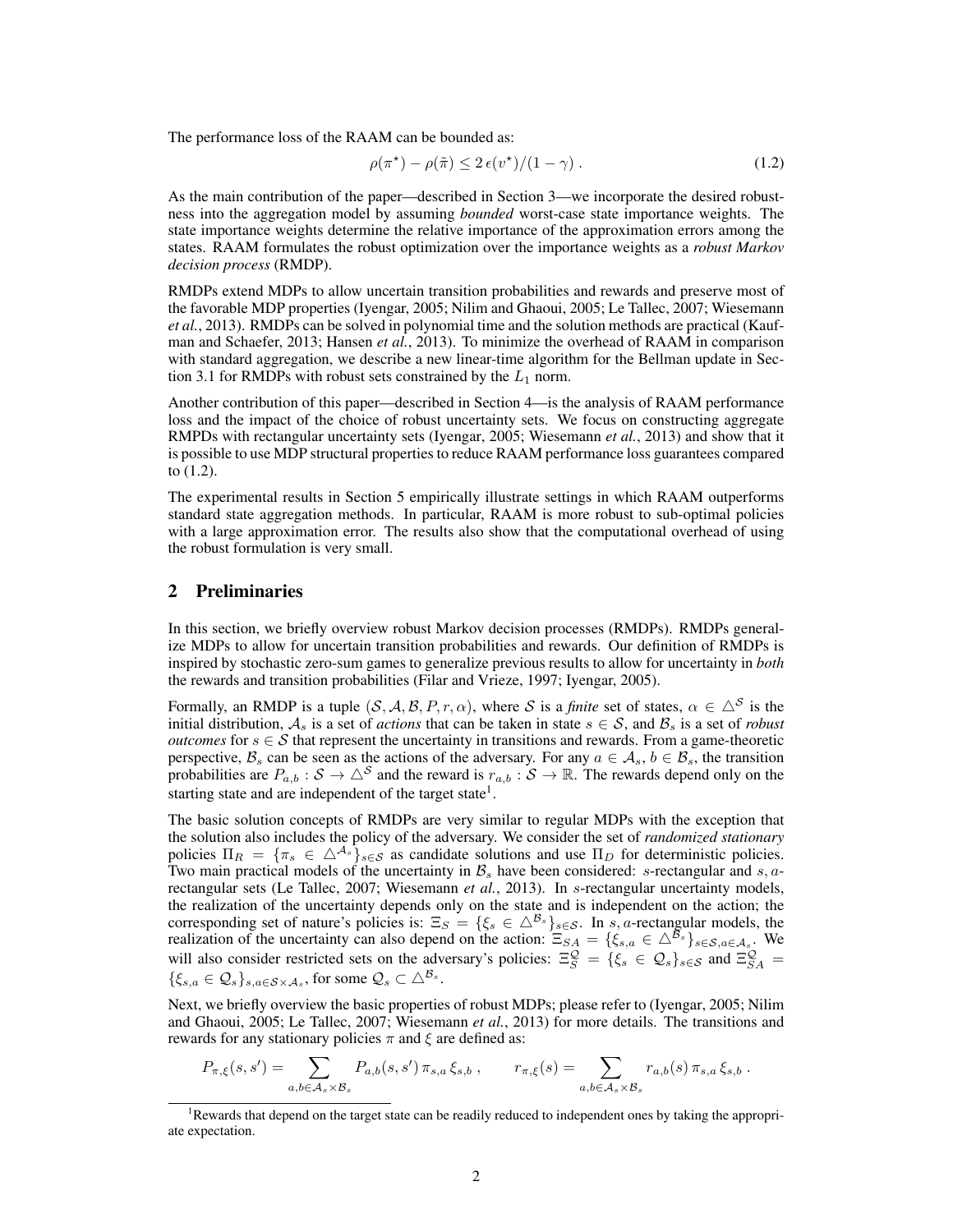It will be convenient to use  $P_{\pi,\xi}$  to denote the transition matrix and  $r_{\pi,\xi}$  and  $\alpha$  as vectors over states. We will also use I to denote an identity matrix and 1, 0 to denote vectors of ones and zeros respectively with appropriate dimensions. Using this notation, with a  $s$ ,  $a$ -rectangular model, the objective in the RMDP is to maximize the  $\gamma$ -discounted infinite horizon *robust return*  $\rho$  as:

$$
\rho^- = \sup_{\pi \in \Pi_R} \rho^-(\pi) = \sup_{\pi \in \Pi_R} \inf_{\xi \in \Xi_{SA}} \rho(\pi, \xi) = \sup_{\pi \in \Pi_R} \inf_{\xi \in \Xi_{SA}} \sum_{t=0}^{\infty} \alpha^{\mathsf{T}} (\gamma \, P_{\pi, \xi})^t \, r_{\pi, \xi} \,. \tag{RBST}
$$

The negative superscript denotes the fact that this is the robust return. The value function for a policy pair  $\pi$  and  $\xi$  is denoted by  $v_{\pi,\xi}^-$  and the *optimal robust* value function is  $v_\star^-$ . Similarly to regular MDPs, the optimal robust value function must satisfy the robust Bellman optimality equation:

$$
v_{\star}^{-}(s) = \max_{\pi \in \Pi_{R}} \min_{\xi \in \Xi_{SA}^{S}} \sum_{a,b \in \mathcal{A}_{s} \times \mathcal{B}_{s}} \pi_{s,a} \xi_{s,a,b} \left( r_{a,b}(s) + \gamma \sum_{s' \in S} P_{a,b}(s,s') \, v_{\star}^{-}(s') \right). \tag{2.1}
$$

## 3 RAAM: Robust Approximation for Aggregated MDPs

This section describes how RAAM uses transition samples to compute an approximately optimal policy. We also describe a linear-time algorithm for computing value function updates for the robust MDPs constructed by RAAM.

Algorithm 1: RAAM: Robust Approximation for Aggregated MDPs

//  $\Sigma$  - samples,  $w$  - weights,  $\theta$  - aggregation,  $\omega$  - robustness **Input:**  $\Sigma$ ,  $w$ ,  $θ$ ,  $ω$ **Output:**  $\bar{\pi}$  – approximately optimal policy // Compute RMDP parameters  $\mathbf{1} \ \mathcal{S} \leftarrow \{ \theta(\bar{s}) \ : \ (\bar{s}, \bar{s}', \bar{a}, r) \in \Sigma \} \cup \{ \theta(\bar{s}') \ : \ (\bar{s}, \bar{s}', \bar{a}, \bar{r}) \in \Sigma \} \ ;$  // States 2 forall the  $s \in \mathcal{S}$  do  $3 \mid \mathcal{A}_s \leftarrow {\bar{a} : (\bar{s}, \bar{s}', \bar{a}, r) \in \Sigma, s = \theta(\bar{s}) };$  // Actions  $\mathcal{B}_s \leftarrow \{\bar{s} \,:\, (\bar{s}, \bar{s}', \bar{a}, r) \in \Sigma, \, s = \theta(\bar{s})\} ;$  // Outcomes <sup>5</sup> end // Compute RMDP transition probabilities and rewards 6 forall the  $s, s' \in S \times S$  do forall the  $a, b \in A_s \times B_s$  do  $\mathbf{s} \quad | \quad | \quad \Sigma' \leftarrow \{ (\bar{s}', \bar{r}) \; : \; (\bar{s}, \bar{s}', \bar{a}, \bar{r}) \in \Sigma, \; \theta(\bar{s}) = s, \; a = \bar{a}, b = \bar{s} \} \; ;$  $\boxed{ \quad P_{a,b}(s,s') \leftarrow \frac{1}{|\Sigma'|}\sum_{\bar{s}',\cdot\in\Sigma'} \mathbf{1}_{s'=\theta(\bar{s}')} \ ; }$ 10  $r_{a,b}(s) \leftarrow \sum_{\cdot,\bar{r}\in\Sigma'} \bar{r}/|\Sigma'|;$ <sup>11</sup> end <sup>12</sup> end // Construct robust sets based on state weights and  $L_1$  bounds  $\mathbf{13} \ \mathcal{Q}_s \leftarrow \{\xi \in \triangle^{\mathcal{B}_s}: \|\xi - \frac{w_s}{\mathbf{1}^\top w|_{\mathcal{B}_s}}\|_1 \leq \omega\};$ 14  $\Xi_{SA}^{\mathcal{Q}} \leftarrow {\{\xi_{s,a} \in \mathcal{Q}_{s}\}_{s,a\in\mathcal{S}\times\mathcal{A}_{s}}};$ // Solve RMDP 15 Solve (2.1) to get  $\pi^*$ —the optimal RMDP policy—and let  $\bar{\pi}_{\bar{s},a} = \pi^*_{\theta(\bar{s}),a}$ ; 16 **return**  $\bar{\pi}$ ;

Algorithm 1 depicts a simplified implementation of RAAM. In general, we use  $\bar{s}$  to distinguish the un-aggregated MDP states from the states in the aggregated RMDP. The main input to the algorithm consists of transition samples  $\Sigma = \{(\bar{s}_i, \bar{s}'_i, \bar{a}_i, r_i)\}_{i \in \mathcal{I}}$  which represent transitions from a state  $\bar{s}_i$ to the state  $\bar{s}'_i$  given reward  $r_i$  and taking an action  $a_i$ ; the transitions need to be sampled according to the transition probabilities conditioned on the state and an action. The aggregation function  $\theta$  :  $\bar{S} \to S$ , which maps every MDP state from  $\bar{S}$  to an aggregate RMDP state, is also assumed to be given. Finally, the state weights  $w \in \triangle^S$  and the robustness  $\omega$  are tunable parameters.

We use the  $L_1$  norm to bound the uncertainty. The representation uses  $\omega$  to continuously trade off between fixed importance weights for  $\omega = 0$  and complete robustness  $\omega = 2$ . We analyze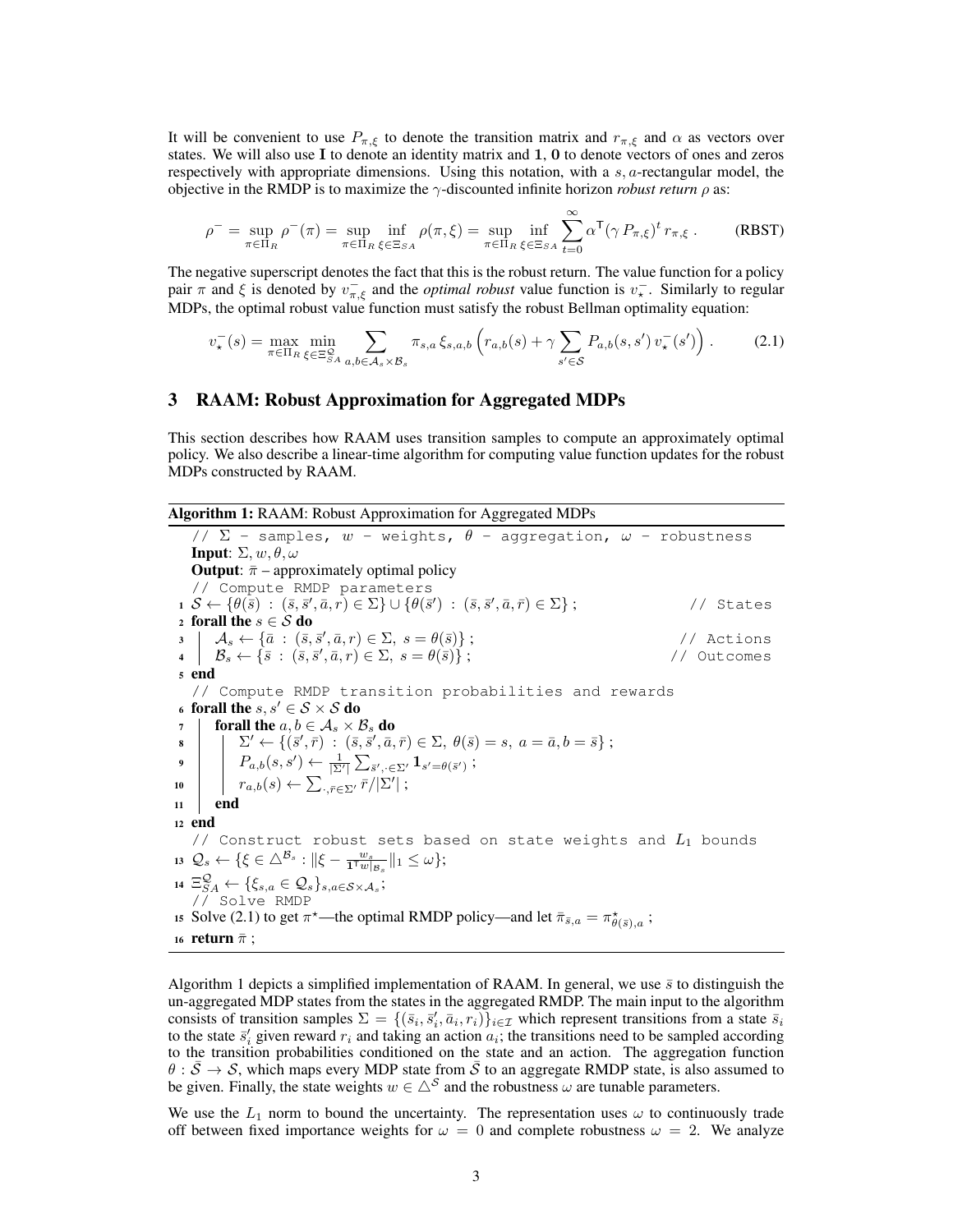

Figure 1: An example MDP.

Figure 2: Aggregated RMDP.

the effect of this parameter in Section 4. However, simply setting w to be uniform and  $\omega = 2$ will provide sufficiently strong theoretical guarantees and generally works well in practice. Finally, we assume  $s$ ,  $a$ -rectangular uncertainty sets for the sake of reducing the computational complexity; better approximations could be obtained by using s-rectangular sets, but this makes no difference for deterministic policies.

Next, we show an example that demonstrates how the robust MDP is constructed from the aggregation. We will also use this example to show the tightness of our bounds on the performance loss.

Example 3.1. *The original MDP problem is shown in Fig. 1. The round white nodes represent the states, while the black nodes represent state-action pairs. All transitions are deterministic, with the number next to the transition representing the corresponding reward. Two shaded regions marked with*  $s_1$  *and*  $s_2$  *denote the aggregate states. Fig. 2 depicts the corresponding aggregated robust MDP constructed by RAAM. The rectangular nodes in this picture represent the robust outcome.*

#### 3.1 Reducing Computational Complexity

Solving an RMDP is in general more difficult than solving a regular MDP. Most RMDP algorithms are based on *value or policy iteration*, but in general involve repeated solutions of linear or convex programs (Kaufman and Schaefer, 2013). Even though the worst-case time complexity of these algorithms is polynomial, they may be impractical because they require repeatedly solving (2.1) for every state, action, and iteration. Each of these computations may require solving a linear program.

The optimization over  $\Xi_{SA}$  when computing the value function update for solving Line 15 of Algorithm 1 requires solving the following linear program for each  $s$  and  $a$ .

$$
\min_{\xi_{s,a}\in\triangle B_s} \quad \xi_{s,a}^{\mathsf{T}} z_s = \sum_{b\in\mathcal{B}_s} \xi_{s,a,b} \left( r_{a,b}(s) + \gamma \sum_{s'\in\mathcal{S}} P_{a,b}(s,s') \, v(s') \right)
$$
\n
$$
\text{s.t.} \quad ||\xi_{s,a} - q_s||_1 \leq \omega \,.
$$
\n
$$
(3.1)
$$

Here  $q_s = w_s / 1^{\mathsf{T}} w(\mathcal{B}_s)$ . While this problem can be solved directly using a linear program solver, we describe a significantly more efficient method in Algorithm 2.

**Theorem 3.2.** *Algorithm 2 correctly solves* (3.1) *in*  $O(|B_s|)$  *time when the full sort is replaced by a* quickselect *quantile selection algorithm in Line 4.*

The proof is technical and is deferred to Appendix B.1. The main idea is to dualize the norm constraint and examine the structure of the optimal solution as a function of the dual variable.

## 4 Performance Loss Bounds

This section describes new bounds on the *performance loss* which is the difference between the return of the optimal and approximate policy. The performance loss is a more reliable measure of the error than the error in the value function (Van Roy, 2005). We also analyze the effect of the state weights w and the robustness parameter  $\omega$  on performance loss.

It will be convenient, for the purpose of deriving the error bounds, to treat aggregation as a linear value function approximation (Van Roy, 2005). For that purpose, define a matrix  $\Phi(\bar{s}, s) = \mathbf{1}_{s=\theta(\bar{s})}$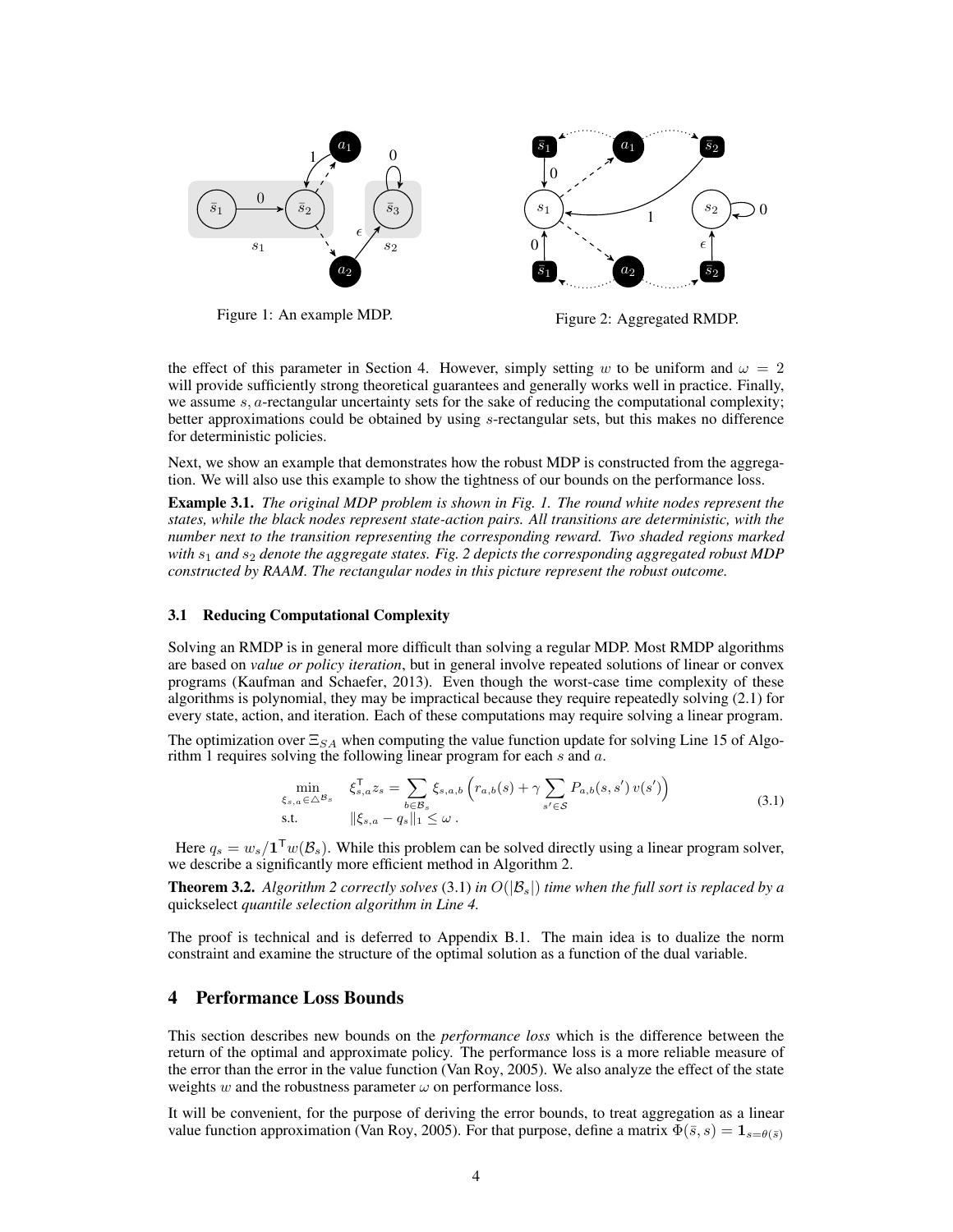Algorithm 2: Solve (3.1) in Line 15 of Algorithm 1

**Input:**  $z_s$ ,  $q_s$  – sorted such that  $z_s$  is non-decreasing, indexed as  $1 \dots n$ **Output:**  $\xi_{s,a}^{\star}$  – optimal solution of (3.1)  $i \circ \leftarrow \text{copy}(q_s)$ ;  $i \leftarrow n$ ;  $\alpha \epsilon \leftarrow \min\{1-q_1, \frac{\omega}{2}\}\; ;$ 3  $o_1 \leftarrow \epsilon + q_1;$ <br>4 while  $\epsilon > 0;$ // Determine the threshold <sup>5</sup> do 6  $o_i \leftarrow o_i - \min\{\epsilon, o_i\};$  $\begin{array}{cc} \pi & \epsilon \leftarrow \epsilon - \min\{\epsilon, o_i\} \; ; \end{array}$  $\mathbf{s} \quad i \leftarrow i-1$ : <sup>9</sup> end 10 return  $o$ ;

where  $s \in \mathcal{S}, \bar{s} \in \mathcal{S}$ , and 1 represents the indicator function. That is, each column corresponds to a single aggregate state with each row entry being either 1 or 0 depending on whether the original state belongs into the aggregate state.

In order to simplify the derivation of the bounds, we start by assuming that the RMDP in RAAM is constructed from the full sample of the original MDP; we discuss finite-sample bounds later. Therefore, assume that the full regular MDP is  $M = (\mathcal{S}, \overline{\mathcal{A}}, P, \overline{r}, \overline{\alpha})$ ; we are using bars in general to denote MDP values, but assume that  $A = \mathcal{A}$ . We also use  $\bar{\rho}$  to denote the return of a policy in the MDP. The robust outcomes correspond to the original states that compose any  $s: \mathcal{B}_s = \theta^{-1}(s)$ . The RMDP transitions and rewards for some  $\pi$  and  $\xi$  are computed as:

$$
P_{\pi,\xi} = \Phi^{\mathsf{T}} \operatorname{diag}\left(\bar{\xi}\right) \bar{P}_{\pi} \Phi \qquad \qquad r_{\pi,\xi} = \Phi^{\mathsf{T}} \operatorname{diag}\left(\bar{\xi}\right) \bar{r}_{\pi} \qquad \qquad \alpha^{\mathsf{T}} = \bar{\alpha}^{\mathsf{T}} \Phi. \tag{4.1}
$$

Here,  $\bar{\xi}_{\bar{s}} = \sum_{a \in A_{\bar{s}}} \pi_{s,a} \xi_{s,a,\bar{s}}$  such that  $\theta(\bar{s}) = s$  are state weights induced by  $\xi$ .

There are two types of optimal policies:  $\bar{\pi}^*$  and  $\pi^*$ ;  $\bar{\pi}^*$  is the truly optimal policy, while  $\pi^*$  is the optimal policy given aggregation constraints requiring the same action for all aggregated states. For any computed policy  $\tilde{\pi}$ , we focus primarily on the performance loss  $\bar{\rho}(\pi^*) - \bar{\rho}(\tilde{\pi})$ . The total loss can be easily decomposed as  $\bar{\rho}(\bar{\pi}^*) - \bar{\rho}(\tilde{\pi}) = [\bar{\rho}(\bar{\pi}^*) - \bar{\rho}(\pi^*)] + [\bar{\rho}(\pi^*) - \bar{\rho}(\tilde{\pi})]$ . The error  $\rho(\bar{\pi}^*) - \bar{\rho}(\pi^*)$ is independent of how the value of the aggregation is computed.

The following theorem states the main result of the paper. A part of the results uses the *concentration coefficient* C for a given distribution  $\mu$  of the MDP (Munos, 2005) which are defined as:  $\bar{P}_a(s, s') \leq$  $C\mu(s')$  for all  $s, s' \in \overline{S}, a \in \overline{\mathcal{A}}.$ 

**Theorem 4.1.** Let  $\tilde{\pi}$  be the solution of Algorithm 1 based on the full sample for  $\omega = 2$ . Then:

$$
\bar{\rho}(\pi^{\star}) - \bar{\rho}(\tilde{\pi}) \leq \frac{2 \epsilon(v^{\star})}{1 - \gamma} ,
$$

where  $\epsilon(v^*) = \min_{v \in \mathbb{R}^S} ||v^* - \Phi v||_{\infty}$  and this bound is tight. In addition, when the concentration *coefficient of the original MDP is*  $\ddot{C}$  *with distribution*  $\mu$ , then  $\epsilon(v^*) = \min_{v \in \mathbb{R}^S} \|e(v)\|_{1,\sigma}$  where  $\sigma = \Phi^{\mathsf{T}}(\gamma \alpha + (1 - \gamma)\mu)$  and  $e(v)_s = \max_{\bar{s} \in \theta^{-1}(s)} |(\mathbf{I} - \gamma \bar{P}_{\pi^*})(\bar{v}^* - \Phi v)|_{\bar{s}}.$ 

Before proving Theorem 4.1, it is instrumental to compare it with the performance loss of related reinforcement learning algorithms. When the aggregation is constructed using constant and uniform aggregation weights (as when Algorithm 1 is used with  $\omega = 0$ ), the performance loss of the computed policy  $\tilde{\pi}$  is bounded as (Tsitsiklis and Van Roy, 1996; Gordon, 1995):

$$
\bar{\rho}(\pi^*) - \bar{\rho}(\tilde{\pi}) \le \frac{4 \gamma \epsilon(v^*)}{(1 - \gamma)^2}.
$$

This bound holds specifically for aggregation (and approximators that are averagers) and is *tight*; the performance loss for more general algorithms can be even larger. Note that the difference in the  $1/(1 - \gamma)$  factor is very significant when  $\gamma \to 1$ . Van Roy (2005) shows similar bounds as RAAM, but they are weaker and require the invariant distribution  $\psi$ . In addition, similar performance loss bounds as Theorem 4.1 can be guaranteed by DRADP, but this approach results in general to NPhard computational problems (Petrik, 2012). In fact, the robust aggregation can be seen as a special case of DRADP with rectangular uncertainty sets (Iyengar, 2005).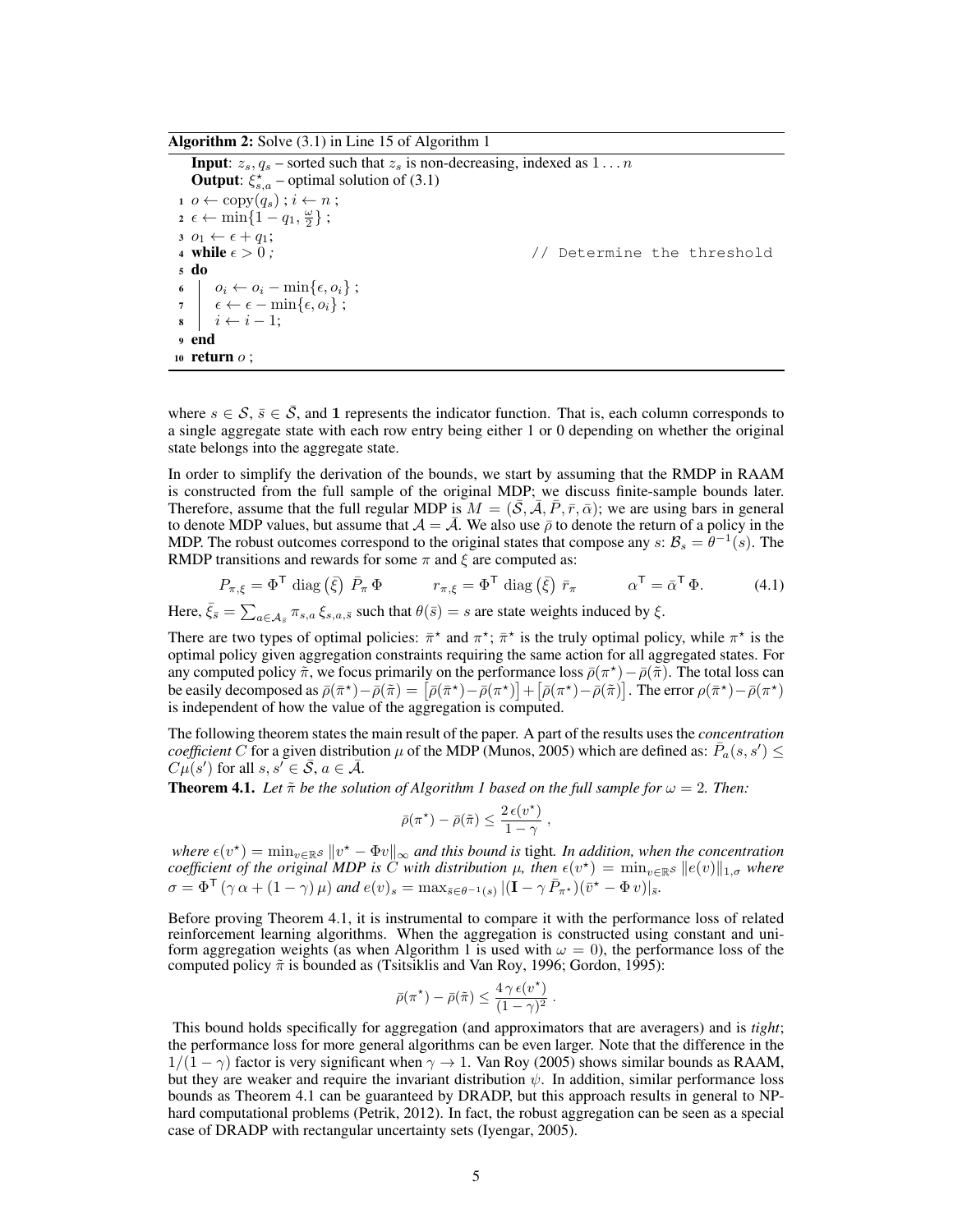To prove Theorem 4.1 we need the following result showing that for properly chosen robust uncertainty sets, the robust return is a lower bound on the true return. We will use  $\bar{d}_{\pi}$  to represent the *normalized* occupancy frequency for the MDP  $M$  and policy  $\pi$ .

**Lemma 4.2.** Assume the uncertainty set to be  $\Xi_S^{\mathcal{Q}}$  or  $\Xi_{SA}^{\mathcal{Q}}$  as constructed in (4.1). Then  $\rho^-(\pi) \leq$  $\bar{\rho}(\pi)$  *as long as for each*  $\pi \in \Pi$  *we have that*  $\bar{d}_{\pi}|_{\mathcal{B}_s} \in \psi_s \cdot \mathcal{Q}_s$  *for each*  $s \in \mathcal{S}$  *and some*  $\psi_s$ *.* 

When  $\omega = 2$ , the inequality in the theorem also holds for value functions as Proposition B.1 in the appendix shows.

*Proof.* We prove the result for s-rectangular uncertainty sets; the proof for s, a-rectangular sets is analogous. When the policy  $\pi$  is fixed, solving for the nature's policy represents a minimization MDP with continuous action constraints that has the following dual linear program formulation (Marecki *et al.*, 2013):

$$
\rho^{-}(\pi) = \min_{d \in \{\mathbb{R}^{\mathcal{B}_{s}}\}_{s \in \mathcal{S}}} d^{\mathsf{T}} \bar{r}_{\pi} / (1 - \gamma)
$$
  
s.t. 
$$
\Phi^{\mathsf{T}} (\mathbf{I} - \gamma \bar{P}_{\pi}^{\mathsf{T}}) d = (1 - \gamma) \Phi^{\mathsf{T}} \bar{\alpha}
$$

$$
d_{s,b} / \sum_{b' \in \mathcal{B}_{s}} d_{s,b'} \in \mathcal{Q}_{s}, \qquad \forall s \in \mathcal{S}, \forall b \in \mathcal{B}_{s}.
$$
(4.2)

Note that the left-hand side of the last constraint corresponds to  $\xi_{a,b}$ . Now, setting  $d = \overline{d}_{\pi}$  shows the desired inequality for  $\pi$ ; this value is feasible in (4.2) from (B.3) and the objective value is correct from (B.4). The normalization constant is  $\psi_s = \sum_{b' \in \mathcal{B}_s} d_{s,b'}$ .

*Proof of Theorem 4.1.* Using Lemma 4.2, the performance loss for  $\omega = 2$  can be bounded as:

$$
0 \leq \bar{\rho}(\pi^*) - \bar{\rho}(\tilde{\pi}) \leq \bar{\rho}(\pi^*) - \rho^-(\tilde{\pi}) = \min_{\pi \in \Pi} (\bar{\rho}(\pi^*) - \bar{\rho}^-(\pi)) \leq \bar{\rho}(\pi^*) - \rho^-(\pi^*)
$$

For a policy  $\pi$ , solving  $\rho^-(\pi)$  corresponds to an MDP with the following LP formulation:

$$
\bar{\rho}(\pi^*) - \rho^-(\pi^*) \le \min_v \left\{ \alpha^{\mathsf{T}}(v^* - \Phi v) \; : \; \Phi v \le \gamma \bar{P}_{\pi^*} \Phi v + r_{\pi^*} \right\}. \tag{4.3}
$$

Now, let the minimum  $\epsilon = \min_v \|v^* - \Phi v\|_{\infty}$  be attained at  $v_0$ . Then, to show that  $v_1 = v_0 - \frac{1+\gamma}{1-\gamma} \epsilon \mathbf{1}$ is feasible in  $(4.3)$ , for any  $k$ :

$$
-\epsilon \, \mathbf{1} \leq v^\star - \Phi v_0 \leq \epsilon \, \mathbf{1}
$$

$$
(k-1)\epsilon \mathbf{1} \le v^* - \Phi v_0 + k\epsilon \mathbf{1} \le (1+k)\epsilon \mathbf{1}
$$
\n
$$
(4.4)
$$

$$
(k-1)\gamma\epsilon \mathbf{1} \le \gamma \bar{P}_{\pi^*}(v^* - \Phi v_0 + k\epsilon \mathbf{1}) \le (1+k)\gamma\epsilon \mathbf{1}
$$
\n(4.5)

The derivation above uses the monotonicity of  $\bar{P}_{\pi^*}$  in (4.5). Then, after multiplying by  $(I - \gamma \bar{P}_{\pi^*})$ , which is monotone, and rearranging the terms:

$$
(\mathbf{I} - \gamma \bar{P}_{\pi^\star}) \Phi(v_0 - k\epsilon \, \mathbf{1}) \leq (1 + \gamma - (1-\gamma)k)\epsilon \, \mathbf{1} + r_{\pi^\star} \;,
$$

where  $(I - \gamma \bar{P}_{\pi^*})v^* = r_{\pi^*}$ . Letting  $k = (1 + \gamma)/(1 - \gamma)$  proves the needed feasibility and (4.4) establishes the bound. The tightness of the bound follows from Example 3.1 with  $\epsilon \to 0$ .

The bound on the second inequality follows from bounding the dual gap between the primal feasible solution  $v_1$  and an upper bound on a dual optimal solution. To upper-bound the dual solution, define a concentration coefficient for an RMDP similarly to an MDP:  $\overline{P}_{a,b}^{1}(s,s') \leq C\mu(s')$  for all  $s,s' \in \mathcal{S}$ ,  $a \in \mathcal{A}_s$ ,  $b \in \mathcal{B}_s$ . By algebraic manipulation, if the original MDP has a concentration coefficient  $C$  with a distribution  $\mu$  then the aggregated RMDP has the same concentration coefficient with a distribution  $\Phi^{\mathsf{T}} \mu$ . Then, using Lemma 4.3 in (Petrik, 2012), the occupancy frequency (and therefore the dual value) of the RMDP for any policy is bounded as  $u \leq \frac{C}{1-\gamma} \tilde{\Phi}((1-\gamma) \tilde{\Phi}^T \alpha + \gamma \Phi^T \mu)$ .

The linear program (4.3) can be formulated as the following penalized optimization problem:

$$
\max_{u} \min_{v} \alpha^{\mathsf{T}}(v^{\star} - \Phi v) + u^{\mathsf{T}} \left[ (\mathbf{I} - \gamma \bar{P}_{\pi^{\star}}) \Phi v - r_{\pi^{\star}} \right]_{+},
$$

Note that:

$$
\alpha^{\mathsf{T}}(v^{\star} - \Phi v) = \alpha^{\mathsf{T}} \left( \mathbf{I} - \gamma \bar{P}_{\pi^{\star}} \right)^{-1} \left( \mathbf{I} - \gamma \bar{P}_{\pi^{\star}} \right) \left( v^{\star} - \Phi v \right) = \bar{d}_{\pi^{\star}}^{\mathsf{T}} \left( \mathbf{I} - \gamma \bar{P}_{\pi^{\star}} \right) \left( v^{\star} - \Phi v \right).
$$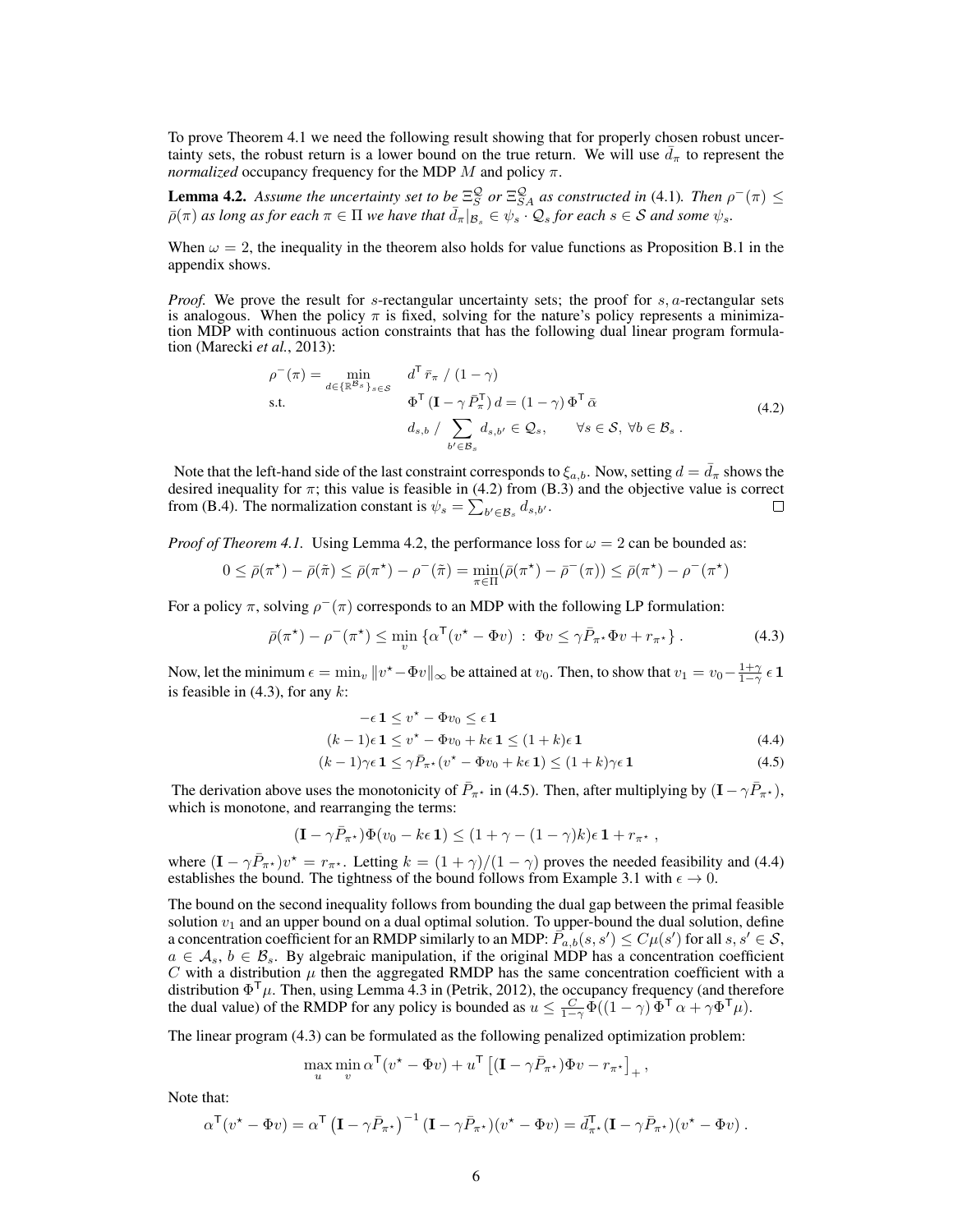The penalized optimization problem can be rewritten, using the fact that  $r_{\pi^*} = (\mathbf{I} - \gamma \bar{P}_{\pi^*}) v^*$  and the feasibility of  $v_1$  as:

$$
\max_{u} \quad \frac{2}{1-\gamma} u^{\mathsf{T}} \left| (\mathbf{I} - \gamma \, \bar{P}_{\pi^*}) (\Phi \, v_1 - v^*) \right|
$$
\ns.t. 
$$
u \leq \frac{C}{1-\gamma} \, \Phi \left( (1-\gamma) \, \Phi^{\mathsf{T}} \alpha + \gamma \, \Phi^{\mathsf{T}} \mu \right)
$$

The theorem then follows by simple algebraic manipulation from the upper bound on  $u$ .  $\Box$ 

#### 4.1 State Importance Weights

In this section, we discuss how to select the state importance weights  $w$  and the robustness parameter  $\omega$ . Note that Lemma 4.2 shows that any choice of w and  $\omega$  such that the normalized occupancy frequency is within  $\omega$  of w in terms of the  $L_1$  norm, provides the theoretical guarantees of Theorem 4.1. Smaller uncertainty sets under this condition only improve the guarantees. In practice, the values  $w$ and  $\omega$  can be treated as regularization parameters. We show *sufficient* conditions under which the right choice of w and  $\omega$  can significantly reduce the performance loss, but these conditions have a more explanatory than predictive character.

As it can be seen easily from the proof of Lemma 4.2 and Appendix B.2, the optimal choice for the RAAM weights w to approximate the return of a policy  $\pi$  is to use its state occupancy frequency. While the occupancy frequency is rarely known, there exist structural properties, such as the concentration coefficient (Munos, 2005), that can lead to *upper* bounds on the possible occupancy frequencies. However, the following example shows that simply using an upper bound on the occupancy frequency is not sufficient to reduce the performance loss.

Example 4.3. *Consider an MDP with 4 states:*  $s_1, \ldots, s_4$  *and the aggregation with two states that correspond to*  $\{s_1, s_2\}$  *and*  $\{s_3, s_4\}$ *. Let the set of admissible occupancy frequencies be:*  $\mathcal{Q} = \{d \in \mathcal{Q} \}$  $\Delta^4$  :  $1/4 \leq d(s_1) + d(s_4) \leq 1/2, d \geq 1/8$ *. The set of uncertainties for this bounded set is for*  $i = 1, 3$ *, and*  $j = 2, 4$  *as follows:*  $\Xi_S^{\mathcal{Q}} = \{d \in \mathbb{R}_+^4 : 1/6 \leq d(s_i) \leq 4/5, 1/5 \leq d(s_j) \leq 4/5, 1/5 \leq d(s_j) \leq 4/5, 1/5 \leq d(s_j) \leq 4/5, 1/5 \leq d(s_j) \leq 4/5, 1/5 \leq d(s_j) \leq 4/5, 1/5 \leq d(s_j) \leq 4/5, 1/5 \leq d(s_j) \leq$  $5/6, d(s_i) + d(s_j) = 1$ , which is smaller than  $\Xi_S$ . However, Q without the constraint  $d \geq 1/8$ *results in*  $\Xi_S^{\mathcal{Q}} = \Xi_S$ .

As Example 4.3 demonstrates, the concentration coefficient alone does not guarantee an improvement in the policy loss. One possible additional structural assumption is that the occupancy frequencies for the individual states in each aggregate state to be "correlated" across policies. More formally, the *aggregation correlation coefficient*  $D \in \mathbb{R}_+$  must satisfy:

$$
\lambda \sigma(\bar{s}) \le d_{\pi}(\bar{s}) \le \lambda D \sigma(\bar{s}), \qquad (4.6)
$$

for some  $\lambda \geq 0$ , each  $\bar{s} \in \bar{S}$ , and  $\sigma$  as defined in Theorem 4.1. Using this assumption, we can derive the following theorem. Consider the uncertainty set  $\mathcal{Q}_s = \{q : q \leq C(\sigma|_{\mathcal{B}_s})/(\mathbf{1}^T\sigma(\mathcal{B}_s))\}$  then we can show the following theorem.

Theorem 4.4. *Given an MDP with a concentration coefficient* C *for* µ *and a correlation coefficient D*, then for uncertainty set  $\Xi_S^{\mathcal{Q}}$  and for  $\sigma = \Phi^{\mathsf{T}}(\gamma \alpha + (1 - \gamma) \mu)$  we have:

$$
\bar{\rho}(\pi^*) - \bar{\rho}(\tilde{\pi}) \leq \frac{2\,CD}{1-\gamma} \min_{v \in \mathbb{R}^{\mathcal{S}}} \| (\mathbf{I} - \gamma \, \bar{P}_{\pi^*}) \, (\bar{v}^* - \Phi \, v) \|_{1,\sigma} \, .
$$

The proof is based on a minor modification of Theorem 4.1 and is deferred until the appendix. Theorem 4.4 improves on Theorem 4.1 by entirely replacing the  $L_{\infty}$  norm by a weighted  $L_1$  norm. While the correlation coefficient may not be easy to determine in practice, it may a property to analyze to explain a failure of the method.

Finite-sample bounds are beyond the scope of this paper. However, the sampling error is additive and can be based for example on  $\epsilon$  coverage assumptions made for approximate linear programs. In particular, (4.2) represents an approximate linear program and can be bounded as such, as for example done by Petrik et al. (2010).

# 5 Experimental Results

In this section, we experimentally validate the approximation properties of RAAM with respect to the quality of the solutions and the computational time required. For the purpose of the empirical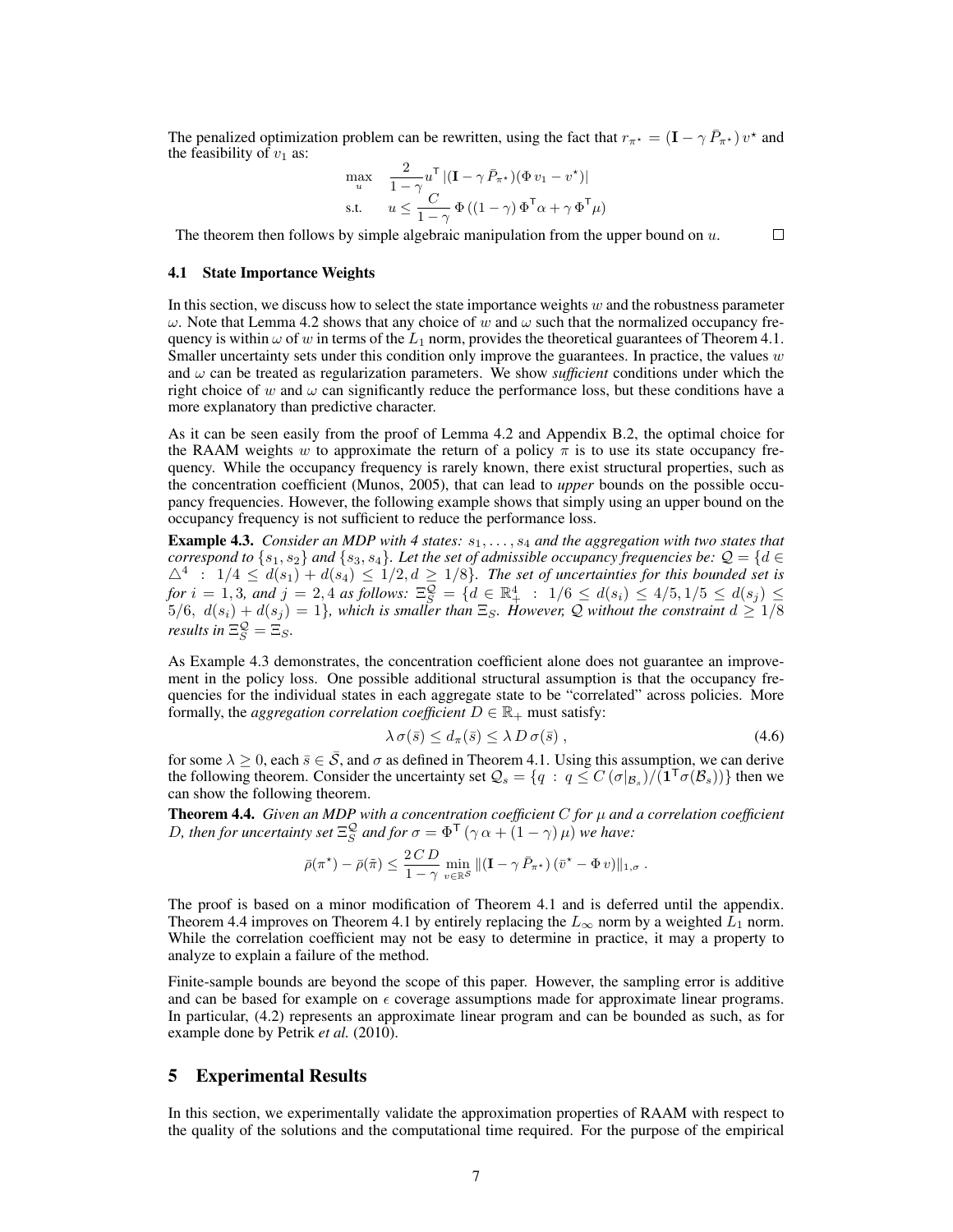

Figure 3: Sensitivity to the reward perturbation for regular aggregation and RAAM.



Figure 4: Time to compute (3.1) for Algorithm 2 versus a CPLEX LP solver.

evaluation we use a modified inverted pendulum problem with a discount factor of 0.99, as described for example in (Lagoudakis and Parr, 2003). For the aggregation, we use a uniform grid of dimension  $40 \times 40$  and uniform sampling of dimensions  $120 \times 120$ . The ordinary setting is solved easily and reliably by both the standard aggregation and RAAM. To study the robustness with respect to the approximation error of *suboptimal* policies we add an additional reward r<sup>a</sup> for the pendulum under a tilted angle  $(\pi/2 - 0.12 \le \theta \le \pi/2$  and  $\ddot{\theta} \ge 0$  where  $\theta$  is the angle and  $\ddot{\theta}$  is the action). This reward can be only achieved by a suboptimal policy. Fig. 3 shows the return of the approximate policy as the function of the magnitude of the additional reward for the standard aggregation and RAAM with various values on  $\omega$ . We omit the confidence ranges, which are small, to enhance image clarity. Note that we assume that once the pendulum goes over  $\pi/2$ , the reward -1 is accrued until the end of the horizon. This result clearly demonstrates the greater stability and robustness of RAAM for than standard aggregation. The results also illustrate the lack of stability of ALP, which is can be seen as an optimistic version of RAAM. We observed the same behavior for other parameter choices.

The main cost of using RAAM compared to ordinary aggregation is the increased computational complexity. Our results show, however, that the computational overhead of RAAM is minimal. Section 5 shows that Algorithm 2 is several orders of magnitude faster than CPLEX 12.3. The value function update for the aggregated inverted pendulum with 1600 states, 3 actions, and about 9 robust outcomes takes 8.7ms for ordinary aggregation, 8.8ms for RAAM with  $\omega = 2$ , and 9.7ms for RAAM with  $\omega = 1$ . The guarantees on the improvement for one iteration are the same for both algorithms and all implementations are in C++.

# 6 Conclusion

RAAM is novel approach to state aggregation which leverages RMDPs. RAAM significantly reduces performance loss guarantees in comparison with standard aggregation while introducing negligible computational overhead. The robust approach has some distinct advantages in comparison with previous methods with improved performance loss guarantees. Our experimental results are encouraging and show that adding robustness can significantly improve the solution quality. Clearly, not all problems will benefit from this approach. However, given the small computational overhead and there is no reason to not try. While we do provide some theoretical justification for choosing  $w$ and  $\omega$ , it is most likely that in practice these can be best treated as *regularization* parameters.

Many improvements on the basic RAAM algorithm are possible. Most notably, the RMDP action set could be based on "meta-actions" or "options". The  $L_1$  may be replaced by other polynomial norms or KL divergence. RAAM could be also extended to choose adaptively the most appropriate aggregation for the given samples (Bernstein and Shikim, 2008). Finally, using s-rectangular uncertainty sets may lead to better results.

#### Acknowledgments

We thank Ban Kawas for extensive discussions on this topic and the anonymous reviewers for their comments that helped to significantly improve the paper.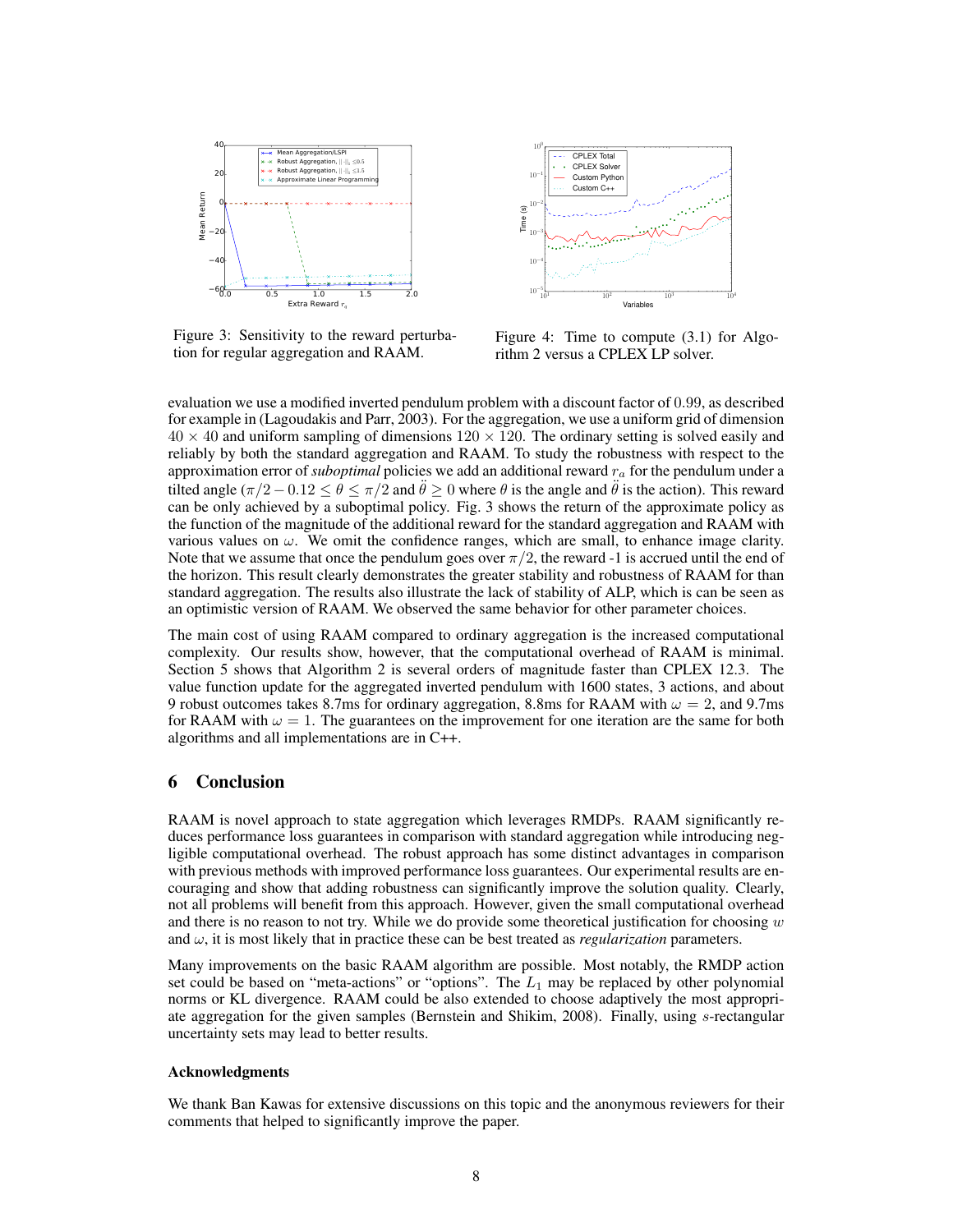## References

- Bean, J. J. C., Birge, J. R. J., and Smith, R. R. L. (1987). Aggregation in dynamic programming. *Operations Research*, 35(2), 215–220.
- Bernstein, A. and Shikim, N. (2008). Adaptive aggregation for reinforcement learning with efficient exploration: Deterministic domains. In *Conference on Learning Theory (COLT)*.
- Bertsekas, D. P. D. and Castanon, D. A. (1989). Adaptive aggregation methods for infinite horizon dynamic programming. *IEEE Transations on Automatic Control*, 34, 589–598.
- de Farias, D. P. and Van Roy, B. (2003). The linear programming approach to approximate dynamic programming. *Operations Research*, 51(6), 850–865.
- Desai, V. V., Farias, V. F., and Moallemi, C. C. (2012). Approximate dynamic programming via a smoothed linear program. *Operations Research*, 60(3), 655–674.
- Filar, J. and Vrieze, K. (1997). *Competitive Markov Decision Processes*. Springer.
- Gordon, G. J. (1995). Stable function approximation in dynamic programming. In *International Conference on Machine Learning*, pages 261–268. Carnegie Mellon University.
- Hansen, T., Miltersen, P., and Zwick, U. (2013). Strategy iteration is strongly polynomial for 2 player turn-based stochastic games with a constant discount factor. *Journal of the ACM (JACM)*,  $60(1)$ , 1–16.
- Iyengar, G. N. (2005). Robust dynamic programming. *Mathematics of Operations Research*, 30(2), 257–280.
- Kaufman, D. L. and Schaefer, A. J. (2013). Robust modified policy iteration. *INFORMS Journal on Computing*, 25(3), 396–410.
- Lagoudakis, M. G. and Parr, R. (2003). Least-squares policy iteration. *Journal of Machine Learning Research*, 4, 1107–1149.
- Le Tallec, Y. (2007). *Robust, Risk-Sensitive, and Data-driven Control of Markov Decision Processes*. Ph.D. thesis, MIT.
- Mannor, S., Mebel, O., and Xu, H. (2012). Lightning does not strike twice: Robust MDPs with coupled uncertainty. In *International Conference on Machine Learning*.
- Marecki, J., Petrik, M., and Subramanian, D. (2013). Solution methods for constrained Markov decision process with continuous probability modulation. In *Uncertainty in Artificial Intelligence (UAI)*.
- Munos, R. (2005). Performance bounds in Lp norm for approximate value iteration. In *National Conference on Artificial Intelligence (AAAI)*.
- Nilim, A. and Ghaoui, L. E. (2005). Robust control of Markov decision processes with uncertain transition matrices. *Operations Research*, 53(5), 780–798.
- Petrik, M. (2012). Approximate dynamic programming by minimizing distributionally robust bounds. In *International Conference of Machine Learning*.
- Petrik, M. and Zilberstein, S. (2009). Constraint relaxation in approximate linear programs. In *International Conference on Machine Learning*, New York, New York, USA. ACM Press.
- Petrik, M., Taylor, G., Parr, R., and Zilberstein, S. (2010). Feature selection using regularization in approximate linear programs for Markov decision processes. In *International Conference on Machine Learning*.
- Porteus, E. L. (2002). *Foundations of Stochastic Inventory Theory*. Stanford Business Books.
- Puterman, M. L. (2005). *Markov decision processes: Discrete stochastic dynamic programming*. John Wiley & Sons, Inc.
- Tsitsiklis, J. N. and Van Roy, B. (1996). An analysis of temporal-difference learning with function approximation.
- Van Roy, B. (2005). Performance loss bounds for approximate value iteration with state aggregation. *Mathematics of Operations Research*, 31(2), 234–244.
- Wiesemann, W., Kuhn, D., and Rustem, B. (2013). Robust Markov decision processes. *Mathematics of Operations Research*, 38(1), 153–183.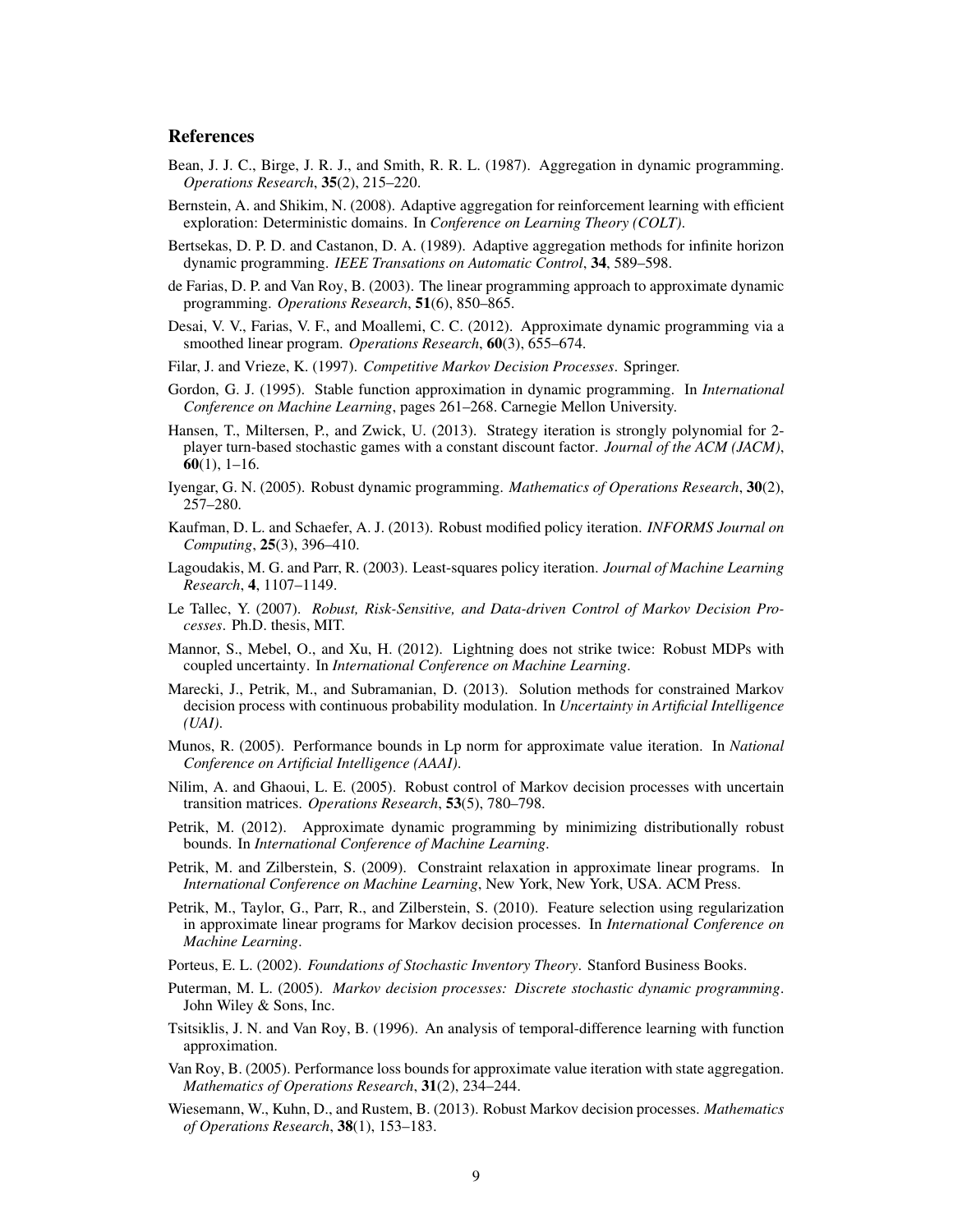# A Motivation for Stationary Policies

Note that our RMDP definition constrains the policies of *both* the decision maker and the nature to be stationary. The reason for this restriction is that even if both the decision maker and the adversary can take history-dependent policies, there exists an optimal solution that is stationary for both. We show this new fact, which is a minor extension of the of static and dynamic uncertainty sets from Iyengar (2005). However, if only  $\Xi$  is restricted to be stationary there may not exists an optimal stationary policy  $\pi$ .

The history-dependent policies for the decision maker are defined as:

$$
\Pi_H = \{ \pi_s : (\mathcal{S} \times \mathcal{A}_s \times \mathcal{B}_s)^t \to \triangle^{\mathcal{A}_s}, t = 0 \dots \infty \}_{s \in \mathcal{S}},
$$

and the nature's policies are defined as:

$$
\Xi_H = \{ \xi_{s,a} : (\mathcal{S} \times \mathcal{A}_s \times \mathcal{B}_s)^t \to \triangle^{\mathcal{B}_s}, t = 0 \dots \infty \}_{s,a \in \mathcal{S} \times \mathcal{A}_s}.
$$

To prove the result, we need several basic properties that we summarize next.

Theorem A.1 (Wiesemann et al. (2013)).

$$
\sup_{\pi \in \Pi_H} \inf_{\xi \in \Xi_H} \rho(\pi, \xi) = \inf_{\xi \in \Xi_H} \sup_{\pi \in \Pi_H} \rho(\pi, \xi)
$$

Theorem A.2 (Proposition 9 in Wiesemann *et al.* (2013)).

$$
\sup_{\pi \in \Pi_S} \inf_{\xi \in \Xi_S} \rho(\pi, \xi) = \inf_{\xi \in \Xi_S} \sup_{\pi \in \Pi_S} \rho(\pi, \xi)
$$

Theorem A.3 (Wiesemann *et al.* (2013)).

$$
\sup_{\pi \in \Pi_S} \inf_{\xi \in \Xi_{SA}} \rho(\pi, \xi) = \inf_{\xi \in \Xi_{SA}} \sup_{\pi \in \Pi_S} \rho(\pi, \xi)
$$

We are now ready to show that there will exist an optimal stationary policy for both the decision maker and nature.

Proposition A.4. *The return for an* s, a*-rectangular uncertainty set satisfies:*

$$
\sup_{\pi \in \Pi_H} \inf_{\xi \in \Xi_H} \rho(\pi, \xi) = \sup_{\pi \in \Pi_R} \inf_{\xi \in \Xi_{SA}} \rho(\pi, \xi)
$$

The proposition is stated for  $s$ ,  $a$ -rectangular uncertainty, but the same result can be easily extended to s-rectangular policies.

*Proof.* The equality can be shown by proving both inequalities. The first inequality follows as:

$$
\sup_{\pi \in \Pi_H} \inf_{\xi \in \Xi_H} \rho(\pi, \xi) \ge \sup_{\pi \in \Pi_R} \inf_{\xi \in \Xi_H} \rho(\pi, \xi) = \sup_{\pi \in \Pi_R} \inf_{\xi \in \Xi_S} \rho(\pi, \xi).
$$

The second inequality follows as:

$$
\sup_{\pi \in \Pi_H} \inf_{\xi \in \Xi_H} \rho(\pi, \xi) = \inf_{\xi \in \Xi_H} \sup_{\pi \in \Pi_H} \rho(\pi, \xi) \le \inf_{\xi \in \Xi_{SA}} \sup_{\pi \in \Pi_H} \rho(\pi, \xi)
$$

$$
= \inf_{\xi \in \Xi_{SA}} \sup_{\pi \in \Pi_R} \rho(\pi, \xi) = \sup_{\pi \in \Pi_R} \inf_{\xi \in \Xi_{SA}} \rho(\pi, \xi) .
$$

As can be readily shown, for any deterministic policy  $\pi$  the returns for s-rectangular and s, arectangular uncertainty sets are identical.

 $\Box$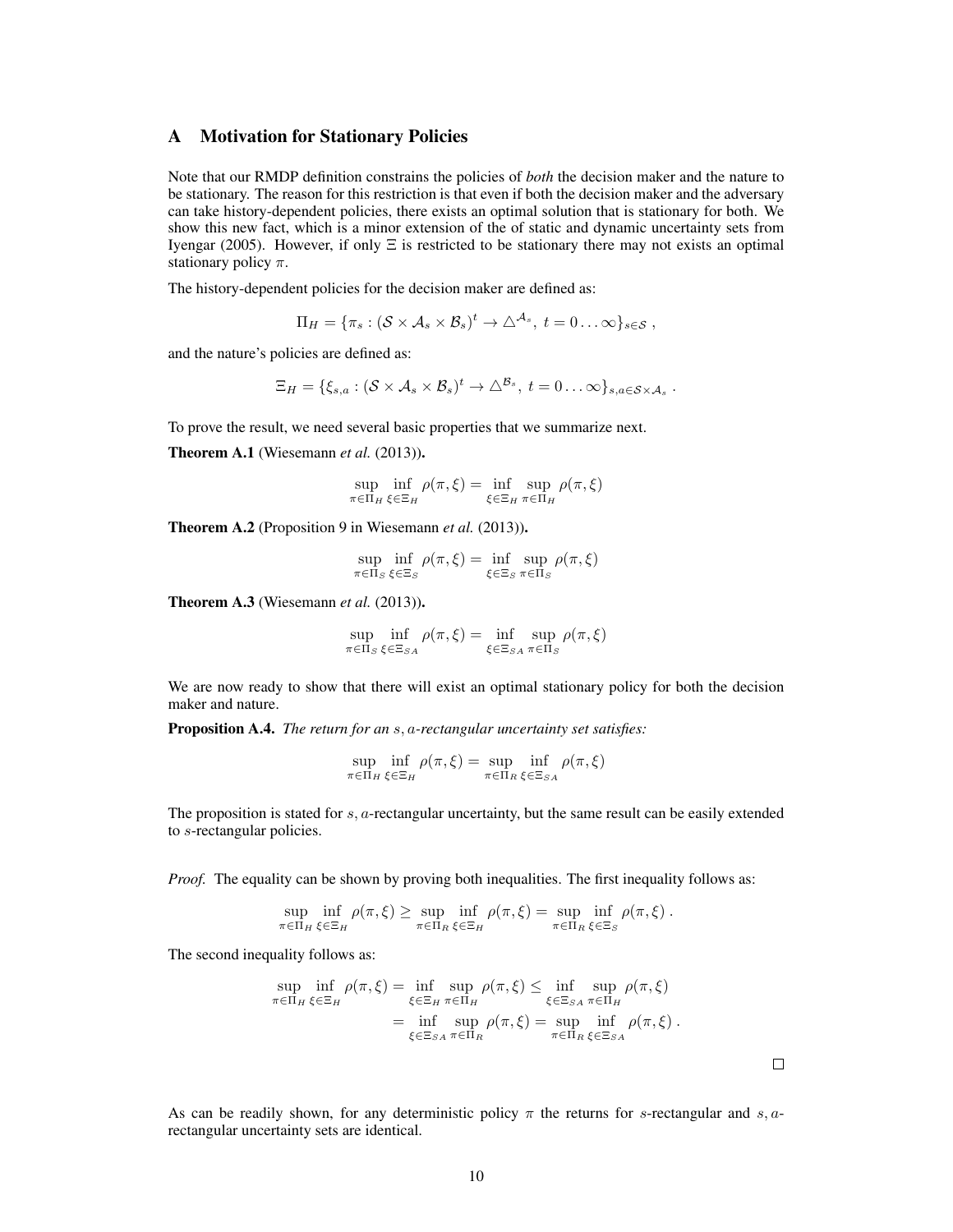# B Technical Proofs

The following proposition shows that when  $\omega = 2$ , then not only the robust return is a lower bound on the true return, but the value function is also a lower bound. It is also easy to see that when  $\omega < 2$ the robust value function may not be a lower bound.

**Proposition B.1.** *Assume the RMDP approximation with*  $\omega = 2$ *. Then, for each*  $\bar{s} \in \bar{S}$ *, s* =  $\theta(\bar{s})$ *, and*  $\pi \in \Pi_R$ *:* 

 $(i)$   $v_{\pi}^{-}(s) \leq \bar{v}_{\pi}(\bar{s})$  $(ii)$   $v^{\text{m}}_{\star}(s) \leq \bar{v}^{\star}(\bar{s})$ 

*Proof.* We first show the proof for property (ii). Let  $L^- : \mathbb{R}^S \to \mathbb{R}^S$  be the robust Bellman operator as defined in (2.1). For val v and the MDP Bellman operator  $\overline{L}$ , we have by algebraic manipulation:  $\Phi L^{-}v \leq \bar{L}\Phi v$ . To use induction, assume two value function sequences  $v_k \in \mathbb{R}^{\mathcal{S}}$  and  $\bar{v}_k \in \mathbb{R}^{\bar{\mathcal{S}}}$ for  $k = 0$ ... $\infty$  such that  $v_0 = 0$ ,  $\bar{v}_0 = 0$ ,  $v_{k+1} = L^- v_k$ , and  $\bar{v}_{k+1} = \bar{L} \bar{v}_k$ . Using the inductive assumption  $\Phi v_k \leq \bar{v}_k$  and the monotonicity of  $\bar{L}$  we can show:

$$
\Phi v_{k+1} = \Phi L^{-} v_k \leq \bar{L} \Phi v_k \leq \bar{L} \bar{v}_k \leq \bar{v}_{k+1}.
$$

Taking the limit of both sequences proves the proposition. The proof for (i) is similar, but using the value function update for the given policy instead of the Bellman operator. П

#### B.1 Computational Complexity

We first restate the result that describes the computational complexity.

**Theorem B.2.** *Algorithm 2 correctly solves* (3.1) *in*  $O(|B_s|)$  *time when the full sort by a* quickselect *quantile selection algorithm in Line 4.*

To simplify the notation in the proof, we use the following linear optimization formulation in place of the problem faced by nature (3.1):

$$
\min_{p\geq 0} \{ z^{\mathsf{T}} p : \mathbf{1}^{\mathsf{T}} p = 1, \quad \| p - q \|_1 \leq \omega \} .
$$
 (B.1)

The proof then follows from the following two lemmas.

Lemma B.3. *The optimal objective value of* (B.1) *is:*

$$
q^{\mathsf{T}}z + \max_{\lambda \ge 0} \left( -q^{\mathsf{T}}\lambda + \frac{\omega}{2}(\min\{z - \lambda\} + \min\{\lambda - z\}) \right). \tag{B.2}
$$

*Proof.* Using strong duality, and setting  $y = p - q$ :

$$
\max_{\zeta,\lambda\geq 0} \min_{\{p:\|p-q\|\leq\omega\}} z^{\mathsf{T}} p - \zeta (\mathbf{1}^{\mathsf{T}} p - 1) - \lambda^{\mathsf{T}} p =
$$
\n
$$
= \max_{\lambda\geq 0} \left( q^{\mathsf{T}} (z - \lambda) - \omega \min_{\zeta} \max_{\{y:\|y\|\leq 1\}} y^{\mathsf{T}} (\lambda + \zeta \mathbf{1} - z) \right)
$$
\n
$$
= q^{\mathsf{T}} z + \max_{\lambda\geq 0} \left( -q^{\mathsf{T}} \lambda - \omega \min_{\zeta} \|\lambda + \zeta \mathbf{1} - z\|_{\star} \right)
$$
\n
$$
= q^{\mathsf{T}} z + \max_{\lambda\geq 0} \left( -q^{\mathsf{T}} \lambda - \frac{\omega}{2} (\max\{\lambda - z\} - \min\{\lambda - z\}) \right)
$$
\n
$$
= q^{\mathsf{T}} z + \max_{\lambda\geq 0} \left( -q^{\mathsf{T}} \lambda + \frac{\omega}{2} (\min\{z - \lambda\} + \min\{\lambda - z\}) \right),
$$

where  $\|\cdot\|_{\star}$  is the dual norm of the norm in the constraint in (B.1). The lemma then follows by algebraic manipulation. The dual norm of the  $L_1$  norm is the  $L_{\infty}$  norm. The minimization of  $\zeta$  corresponds to the span seminorm, which can be also expressed as the difference between the minimal value and the maximal value.  $\Box$ 

The following lemma describes the structure of the optimal solution for (B.2).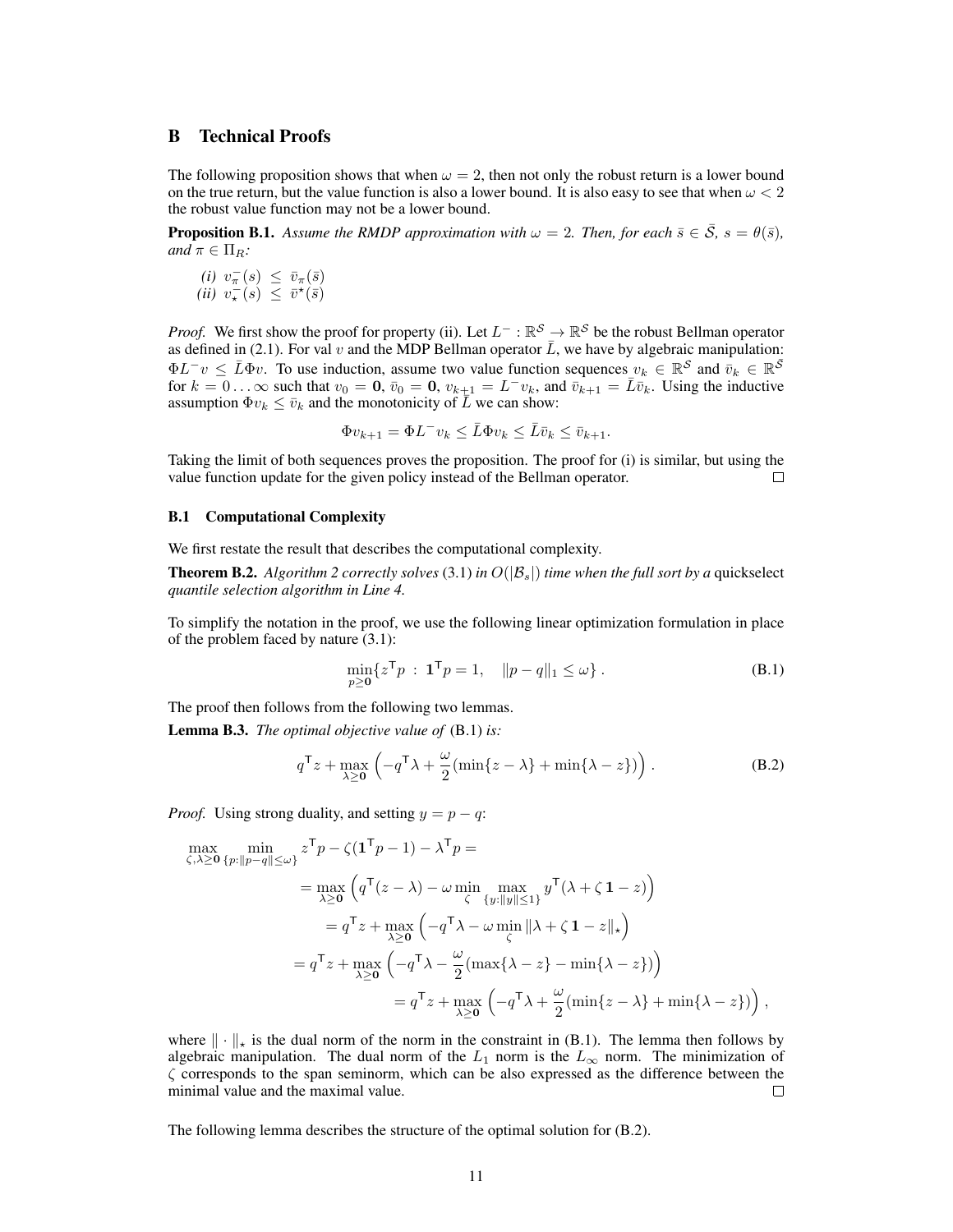**Lemma B.4.** *There exists an optimal solution to* (B.2) *such that*  $\lambda = [z - \beta 1]_+$  *and*  $\beta \ge 0$  *is the minimal value that satisfies:*

$$
\sum_i q_i \cdot \mathbf{1}_{\beta \geq z_i} \geq \frac{\omega}{2}.
$$

*Here*,  $\mathbf{1}_{[z_i \geq \beta]}$  *is an indicator variable.* 

*Proof.* The optimal solution to (B.2) equals to the optimal solution of the following linear program:

$$
\max_{\beta,\lambda\geq 0} \left\{-q^{\mathsf{T}}\lambda-\frac{\omega}{2}\beta \,:\, -\beta\cdot \mathbf{1}\leq \lambda-z\right\}.
$$

This is because there exists an optimal  $\lambda$  which is zero for one smallest element of  $z$ —call it  $z_j$ —and therefore:

$$
\min\{z-\lambda\} = \min\{z\} .
$$

By choosing the optimal value for  $\lambda$ , this optimization problem becomes:

$$
\min_{\beta} q^{\mathsf{T}} \left[ z - \beta \cdot \mathbf{1} \right]_{+} + \frac{\omega}{2} \beta \,.
$$

The lemma follows from the first-order optimality conditions for this convex one-dimensional optimization problem.

$$
\partial_{\beta}\left(q^{\mathsf{T}}\left[z-\beta\cdot\mathbf{1}\right]_{+}+\frac{\omega}{2}\beta\right)=\left\{\sum_{i\neq j}q_{i}\,u_{i}+\frac{\omega}{2}\,:\,u_{i}\in\begin{cases}\left[-1,0\right] & \text{if }z_{i}=\beta\\-1 & \text{if }z_{i}>\beta\\0 & \text{if }z_{i}<\beta\end{cases}\right\}\,.
$$

We have 0 in the subderivative when:

$$
\sum_{i:z_i>\beta} q_i + \sum_{i:z_i=\beta} q_i u_i = \frac{\omega}{2},
$$

for some  $u_i \in [0, 1]$ .

Finally, the following lemma describes the structure of the optimal solution  $p^*$  to (B.1). **Lemma B.5.** If  $\beta^*$ ,  $\lambda^*$  are optimal in (B.2), then an optimal  $p^*$  exists such that:

$$
p_i^* = \begin{cases} 0 & \text{if} \quad \lambda_i^* > 0 \\ q_i' & \text{if} \quad \lambda_i^* = 0 \text{ and } i \neq j \text{ and } z_i = \beta^* \\ q_i & \text{if} \quad \lambda_i^* = 0 \text{ and } i \neq j \text{ and } z_i < \beta^* \\ \min\{1, q_i + \frac{\omega}{2}\} & \text{if} \quad i = j \end{cases}
$$

*for any*  $j_{\min} \in \arg \min_{i:\lambda_i=0} z_i$ . The values  $q'_i$  are chosen arbitrarily to make  $p^\star$  a distribution.

*Proof.* First note that Lemma B.4 implies that there exists a solution that for some  $j \in \arg \max_i z_i$ also  $\lambda_j^* = 0$ . Using the complementary slackness property, the solution  $p^*$  must satisfy:

$$
(p^{\star})^{\mathsf{T}} \lambda^{\star} = 0.
$$

Since  $\mathbf{1}^\mathsf{T} q = 1$  we also have  $1 - q_j \ge \sum_{i: \lambda_i^* > 0} q_i$ , and therefore there always exists such  $q'_i$ . Now, assume that  $q_j + \frac{\omega}{2} \leq 1$ . Otherwise, it is easy to show that the optimal solution is simply min z. The using the previous results we show that  $z^T p^*$  equals to the optimal solution to (B.2). We decompose the indices to  $z_{\text{min}}$ —a minimal element, and  $z_1 > \beta$  and  $z_2 \leq \beta$ .

$$
q^{\mathsf{T}}z - q^{\mathsf{T}}\lambda^* + \frac{\omega}{2}(\min\{z - \lambda^*\} + \min\{\lambda^* - z\}) = q^{\mathsf{T}}z - q^{\mathsf{T}}\lambda^* + \frac{\omega}{2}(\min\{z\} + \min\{\lambda^* - z\})
$$
  
\n
$$
= q^{\mathsf{T}}z - q^{\mathsf{T}}\lambda^* + \frac{\omega}{2}(\min\{z\} - \beta^*)
$$
  
\n
$$
= q^{\mathsf{T}}z - q^{\mathsf{T}}[z - \beta^* \mathbf{1}]_+ + \frac{\omega}{2}(\min\{z\} - \beta^*)
$$
  
\n
$$
= z_{\min}\left(\frac{\omega}{2} + q_{\min}\right) + q_1^{\mathsf{T}}(z_1 - [z_1 - \mathbf{1}\beta^*]_+) + q_2^{\mathsf{T}}(z_2 - [z_2 - \mathbf{1}\beta^*]_+) - \frac{\omega}{2}\beta^*
$$
  
\n
$$
= z_{\min}\left(\frac{\omega}{2} + q_{\min}\right) + q_2^{\mathsf{T}}z = z^{\mathsf{T}}p^*.
$$

To simplify the derivation, we assumed that an equality is achieved in Lemma B.4, otherwise and appropriate selection of  $q'_i$  above is necessary.  $\Box$ 

 $\Box$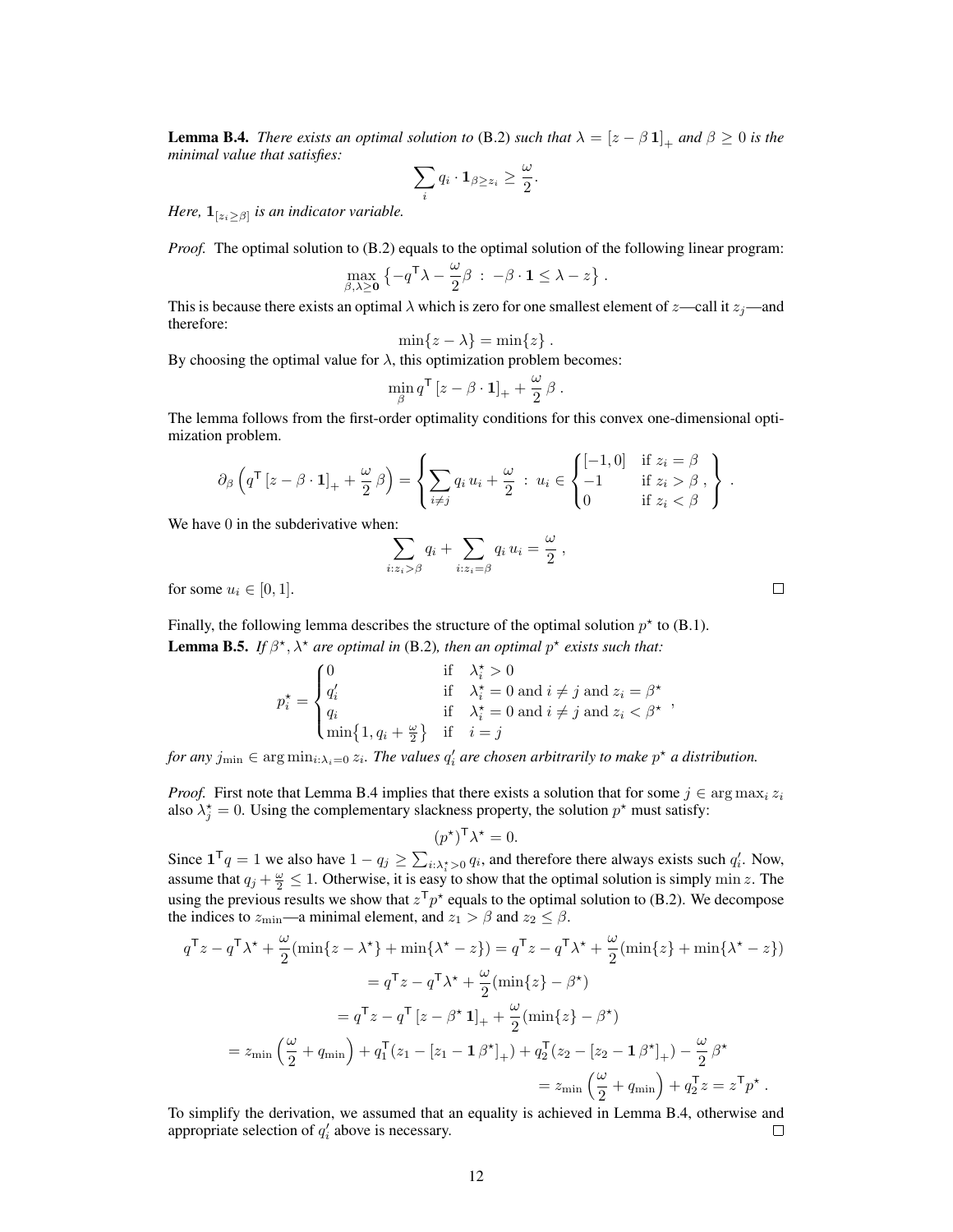*Proof of Theorem 3.2.* The theorem follows directly from Lemma B.4. When the elements are sorted *increasingly* according to z, it is easy to see the algorithm correctly finds the minimal  $\beta$  value as required. This straightforward algorithm has  $O(n \log(n))$  computational complexity, where n is the dimension of  $z$ . To get the linear time algorithm, it is necessary to replace the sort. This can be done by finding the minimal required  $\beta$  without sorting z values. Informally, one can first use the linear time median finding algorithm to determine whether  $\beta$  is greater or smaller than the median. The procedure is then applied recursively to the relevant half of the problem. The computational complexity of this approach can be easily shown to be in  $O(n)$ . П

### B.2 Optimal Choice of Robustness

In this section, we provide more intuition for choosing the state importance weights  $w$  in RAAM based on the occupancy frequencies. We show, in particular, there is no approximation error when

$$
\xi_{s,b} = \bar{d}_{\pi}(b) / \sum_{b' \in \mathcal{B}_s} \bar{d}_{\pi}(b') .
$$

Here  $\bar{d}_{\pi} \in \Delta^{\mathcal{S}}$  is the discounted normalized state occupancy frequency that satisfies:

$$
\bar{d}_{\pi} = (1 - \gamma) \, \bar{\alpha} + \gamma \, \bar{P}_{\pi}^{\mathsf{T}} \bar{d}_{\pi} \, .
$$

To establish that  $\rho(\pi,\xi) = \bar{\rho}(\pi)$ , we show that  $d = \Phi^T \bar{d}$  is the state occupancy frequency for the RMDP for  $\pi$ ,  $\xi$ . The condition for d being the occupancy frequency is:

$$
d^{\mathsf{T}}(\mathbf{I} - \gamma P_{\pi,\xi}) = (1 - \gamma)\alpha^{\mathsf{T}}.
$$

Value  $d$  satisfies this condition because:

$$
d^{\mathsf{T}}\left(\mathbf{I} - \gamma P_{\pi,\xi}\right) = d^{\mathsf{T}} - \gamma d^{\mathsf{T}} \Phi^{\mathsf{T}} \text{ diag}\left(\bar{\xi}\right) \bar{P}_{\pi} \Phi =
$$
\n
$$
= \bar{d}_{\pi}^{\mathsf{T}} \Phi - \gamma \bar{d}_{\pi}^{\mathsf{T}} \bar{P}_{\pi} \Phi = (1 - \gamma) \bar{\alpha}^{\mathsf{T}} \Phi = (1 - \gamma) \alpha^{\mathsf{T}} ,
$$
\n(B.3)

where we used  $d^{\mathsf{T}} \Phi^{\mathsf{T}}$  diag  $(\bar{\xi}) = d^{\mathsf{T}}$ . Finally, the returns equal because:

$$
(1 - \gamma) \rho(\pi, \xi) = d^{\mathsf{T}} r_{\pi, \xi} = d^{\mathsf{T}} \Phi^{\mathsf{T}} \operatorname{diag} (\bar{\xi}) \bar{r} = \bar{d}_{\pi}^{\mathsf{T}} r_{\pi} = (1 - \gamma) \bar{\rho}(\pi).
$$
 (B.4)

We are now ready to prove the theorem.

*Proof of Theorem 4.4.* The uncertainty set in this occupancy-aware formulation is

$$
\Xi_S^{\mathcal{Q}} = \left\{ \xi_s \in \triangle^{\mathcal{B}_s} \, : \, \xi_{s,b} \leq D \, \sigma(b) \right\}_{s \in \mathcal{S}}.
$$

The proof parallels the proof of Theorem 4.1 with the added restriction of the uncertainty to  $\Xi_{S}^{\mathcal{Q}}$ . The bound then follows by rewriting the following optimization problem:

$$
\max_{d} \quad \frac{2}{1-\gamma} d^{\mathsf{T}} |(\mathbf{I} - \gamma \bar{P}_{\pi^*})(\Phi v - v^*)|
$$
\ns.t. 
$$
\Phi^{\mathsf{T}} d \leq \frac{C}{1-\gamma} \Phi((1-\gamma)\Phi^{\mathsf{T}}\alpha + \gamma \Phi^{\mathsf{T}}\mu)
$$
\n
$$
\frac{d(s,b)}{\sum_{b' \in \mathcal{B}_s} d(s,b')} \leq D\sigma(b), \quad s \in \mathcal{S}, \ b \in \mathcal{B}_s.
$$

The theorem then follows by simple algebraic manipulation of the optimal solution.

### $\Box$

## C Related Work

In this section, we discuss relationships with other reinforcement learning and MDP algorithms in greater detail than possible in the paper.

We are using RMDPs in this paper in a novel way. Previous work has mainly focused on uncertainty sets in RMDPs to model *transition uncertainty* due to model imprecision (Mannor *et al.*, 2012; Wiesemann *et al.*, 2013). We instead propose a novel adaptation of RMDPs to primarily model state ambiguity that is introduced by *aggregation*, and thereby also highlight the corresponding relevance